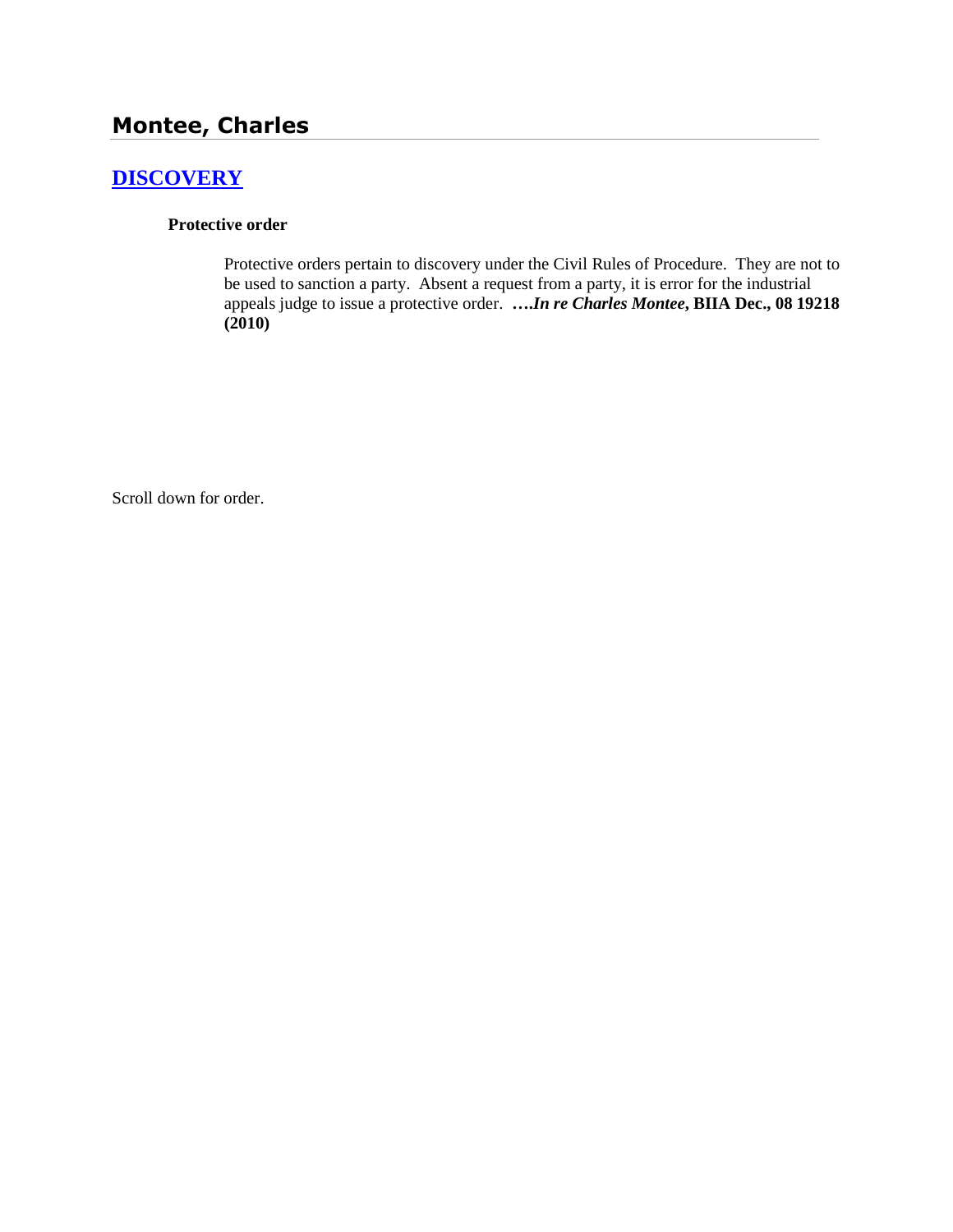## **BEFORE THE BOARD OF INDUSTRIAL INSURANCE APPEALS STATE OF WASHINGTON**

**)**

**IN RE: CHARLES W. MONTEE ) DOCKET NO. 08 19218**

**CLAIM NO. AD-36569 ) DECISION AND ORDER**

APPEARANCES:

1

2

3

4

5

6

17

Claimant, Charles W. Montee, by Beemer & Mumma, per Judith M. Page

7 8 9 Employer, Garco Construction, Inc., by Annan & Associates, per Edgar L. Annan

10 11 12 Department of Labor and Industries, by The Office of the Attorney General, per Annika Scharosch, Assistant

13 14 15 16 The employer, Garco Construction, Inc., filed an appeal with the Board of Industrial Insurance Appeals on October 1, 2008, from an order of the Department of Labor and Industries dated August 18, 2008. In this order, the Department affirmed its order dated July 8, 2008, in which it allowed the claim as an industrial injury. The Department order is **AFFIRMED**.

## **DECISION**

18 19 20 21 As provided by RCW 51.52.104 and RCW 51.52.106, this matter is before the Board for review and decision. The employer filed a timely Petition for Review of a Proposed Decision and Order issued on October 6, 2010, in which the industrial appeals judge affirmed the Department order dated August 18, 2008.

22 23 The Board has reviewed the evidentiary rulings in the record of proceedings and finds that no prejudicial error was committed except as stated below.

24 25 26 27 We agree with our industrial appeals judge's decision affirming the Department order in which the Department allowed this claim as an industrial injury. We have granted review for the sole purpose of reversing the Order Granting Protective Order that the industrial appeals judge incorporated in the Proposed Decision and Order.

28 29 30 31 An original hearing was scheduled for January 26, 2010, for the employer to present evidence. At that time the employer's attorney requested a continuance because Mr. Montee was unable to testify in person. The continuance was granted. At this hearing, the industrial appeals judge discussed the fact that the employer had raised the issue of other employers' responsibility

32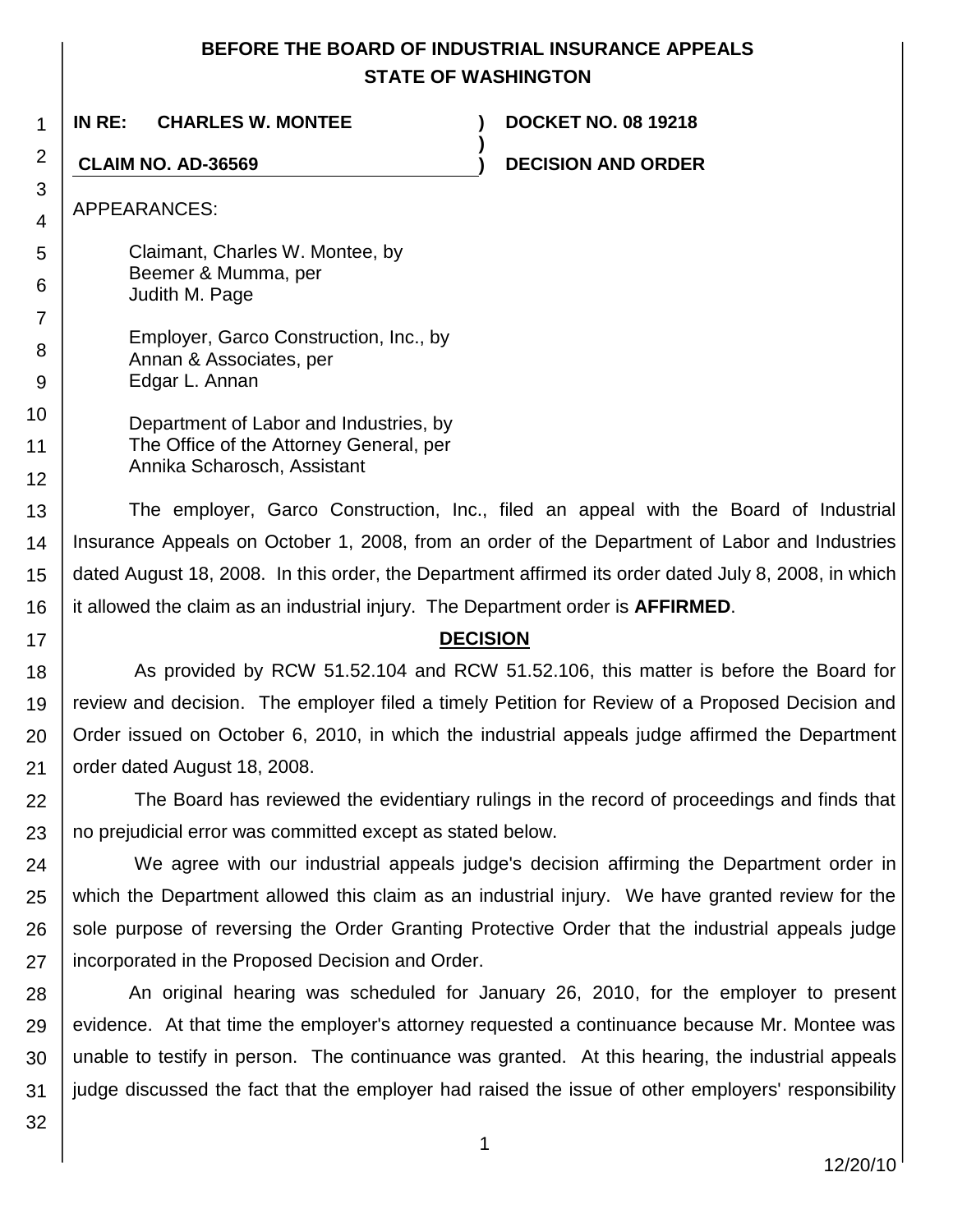1 2 3 4 5 for Mr. Montee's claim if that judge found that Mr. Montee sustained an occupational disease. It was discussed by the parties and the industrial appeals judge asked the other parties to collect potential employers. This led to a number of conferences and contacts that ultimately found numerous potential employers, including some that were self-insured. Notice was sent to these potential responsible employers and a date was set for a hearing on joinder.

6 7 8 9 10 11 12 13 14 15 16 17 18 Garco's attorney, Mr. Annan, sent an e-mail to the industrial appeals judge about his concern that attorneys for the other employers were contacting him for copies of his joinder motion. He stated that he never filed a motion and thought if other employers were to be joined, the judge had the authority to do it without a motion. He was also concerned that some of the other employers were requesting terms from him. The judge did not cancel the hearing and it was held on May 17, 2010. At that time Mr. Annan stated that he would not be moving to join any other employers, and it was his position that if the Board thought they should be joined, it could do it without the employer's motion. He also did not make an offer of proof as to any potential responsible employers. The judge then did not join any additional employers and issued a "protective order" barring any evidence that attempted to demonstrate that other parties may be responsible for the claim. Garco filed a request for interlocutory review which was denied. The judge incorporated this order into the Proposed Decision and Order and sustained an objection made during Dr. Van Gerpen's deposition based on the protective order.

19 20 21 22 23 We note that protective orders are mentioned in the civil rules in relation to discovery under CR 26(c) and they are issued on the motion of a party against a person from whom discovery is sought. This was not the case here. There were no requests for discovery from any of the other named employers, and none of the employers who filed appearances and appeared at the hearing on May 17, 2010, moved for a protective order.

24 25 26 27 28 29 30 It appears that the judge was attempting to sanction Garco for failing to proceed with a motion or offer of proof. The employer never made a motion and stated it did not want any other employers joined in the case. A protective order is not appropriate, and there was no reason for Garco to be sanctioned under these facts. The Order Granting Protective Order issued by the industrial appeals judge is vacated. The objection at page 15, lines 19-20 in Dr. Van Gerpen's deposition is overruled, and the question on page 15, lines 15-18 and the answer on page 16, lines 2-17 are made a part of the record.

### **FINDINGS OF FACT**

1. The claimant, Charles W. Montee, filed an Application for Benefits with the Department of Labor and Industries on June 30, 2008, in which he

31

32

2